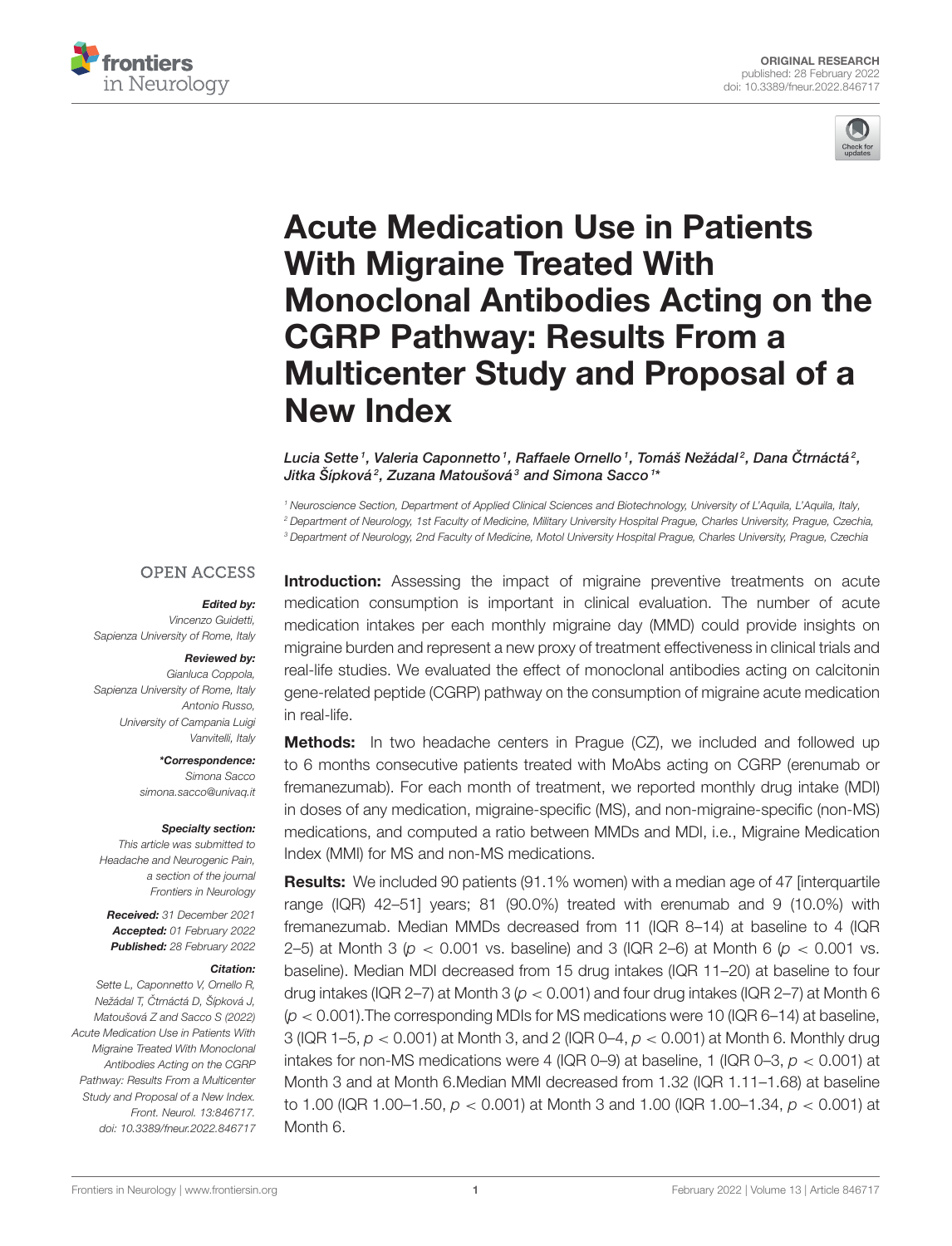**Conclusions:** We confirmed that MoAbs acting on CGRP pathway decrease acute migraine medication consumption. We proposed a new index that can be easily applied in clinical practice to quantify migraine burden and its response to acute medication. Our index could help optimizing migraine acute treatment in clinical practice.

Keywords: migraine acute treatment, medication, monoclonal antibodies, real-life, calcitonin gene-related peptide (CGRP)

### INTRODUCTION

Migraine ranks third as the most prevalent disorder in the world and represents the first cause of disability worldwide in both males and females under the age of 50 [\(1\)](#page-6-0).

Acute treatments for migraine include migraine-specific (MS) medications, namely triptans and ergots, and nonmigraine-specific (non-MS) medications such as non-steroidal anti-inflammatory drugs (NSAIDs), opioids, combined, and simple analgesics. The consumption of both MS medications and non-MS medications is often not appropriate and associated with limited control of migraine episodes [\(2\)](#page-6-1), together with poor tolerability and adverse events [\(3,](#page-6-2) [4\)](#page-6-3). Acute medication overconsumption is one of the most relevant problems in migraineurs as it may favor migraine chronification and lead to the development of medication overuse headache (MOH) [\(5\)](#page-6-4).

Consumption of acute medication could be an important indicator of the efficacy of migraine preventive treatments. Preventive treatments aim at decreasing the frequency, intensity, duration of attacks and, consequently, the consumption of acute treatments [\(6\)](#page-6-5). Monoclonal antibodies acting on the calcitonin gene-related peptide (CGRP) pathway (CGRP-MoAbs) represent the first preventive agents specifically designed for migraine [\(7,](#page-6-6) [8\)](#page-6-7). The effectiveness of those agents in decreasing the consumption of both MS and non-MS medications has been demonstrated in a subgroup analysis of randomized controlled trials [\(9\)](#page-6-8). However, detailed real-world data are poorly considered, to date [\(10\)](#page-6-9).

When assessing acute medication consumption in patients with migraine, there is a difference between the number of drug intakes and the number of days in which the drug is taken. Patients with migraine may take multiple drug intakes of medication in 1 day to treat severe and longlasting attacks. On the other hand, patients with mild and short-lasting headaches might not take any acute medication on some headache days. Thus, the discrepancy between the drug intakes of drugs taken and the days during which they are taken could be an indirect but simple indication of migraine duration, severity, and response to acute medication.

In the present study, we aimed to report the effectiveness of CGRP-MoAbs on the consumption of MS and non-MS medications in a real-world setting and to present an index of acute medication consumption, the Migraine Medication Index (MMI).

# **METHODS**

#### Study Design and Patients

We performed a retrospective observational, multicenter study in two different Czech hospitals, i.e., "Motol University Hospital" and "Military University Hospital," both in Prague. As a retrospective clinical audit on anonymized clinical practice data, the study was exempt from ethical approval and patients did not have to sign an informed consent.

Inclusion criteria were the following: age  $\geq$ 18 years old; diagnosis of chronic migraine (CM) or episodic migraine (EM) with or without aura and with or without medication overuse (MO), assessed according to the criteria of the International Classification of Headache Disorders (ICHD-III) [\(11\)](#page-6-10); >4 monthly migraine days (MMD) and  $\geq$ 2 previous preventive treatments failed or not tolerated, based on the criteria established by the European Headache Federation [\(12\)](#page-6-11) and the American Headache Society [\(13\)](#page-6-12) and Czech regulations for the prescription of monoclonal antibodies acting on the CGRP pathway. With a different approach if compared with public reimbursement established by other countries treatment with CGRP-MoAbs was reimbursed to patients by insurance companies according to the described criteria.

The study population included all patients treated with at least one dose of MoAbs and followed up for at least 6 months; drug discontinuation before 6 months was recorded as well as its reasons (patient decision due to perceived ineffectiveness, adverse events, loss to follow-up).

Patients received subcutaneous administrations of erenumab 140 mg monthly or fremanezumab 225 mg monthly; galcanezumab was not available in the study centers during the inclusion period. All treatments followed common clinical practice; acute treatment withdrawal was not performed in patients with MO. Treatment prescriptions continued despite the outbreak of the SARS-CoV-2 pandemic as the study centers did not close during that period. Following the clinical practice of the study centers, all patients already had a migraine diary, where they reported the number of migraine days, drug intakes, and type of symptomatic drugs assumed to treat migraine; patients continued to record these data throughout the treatment period.

# Data Collection

At baseline visit, for each included patient, we recorded sex, age, comorbidities, history of SARS-CoV-2 infection, family history of migraine, age at migraine onset, migraine duration (years), previous preventive treatment failed or not tolerated (number and type), MMDs in the past 3 months, monthly number of drug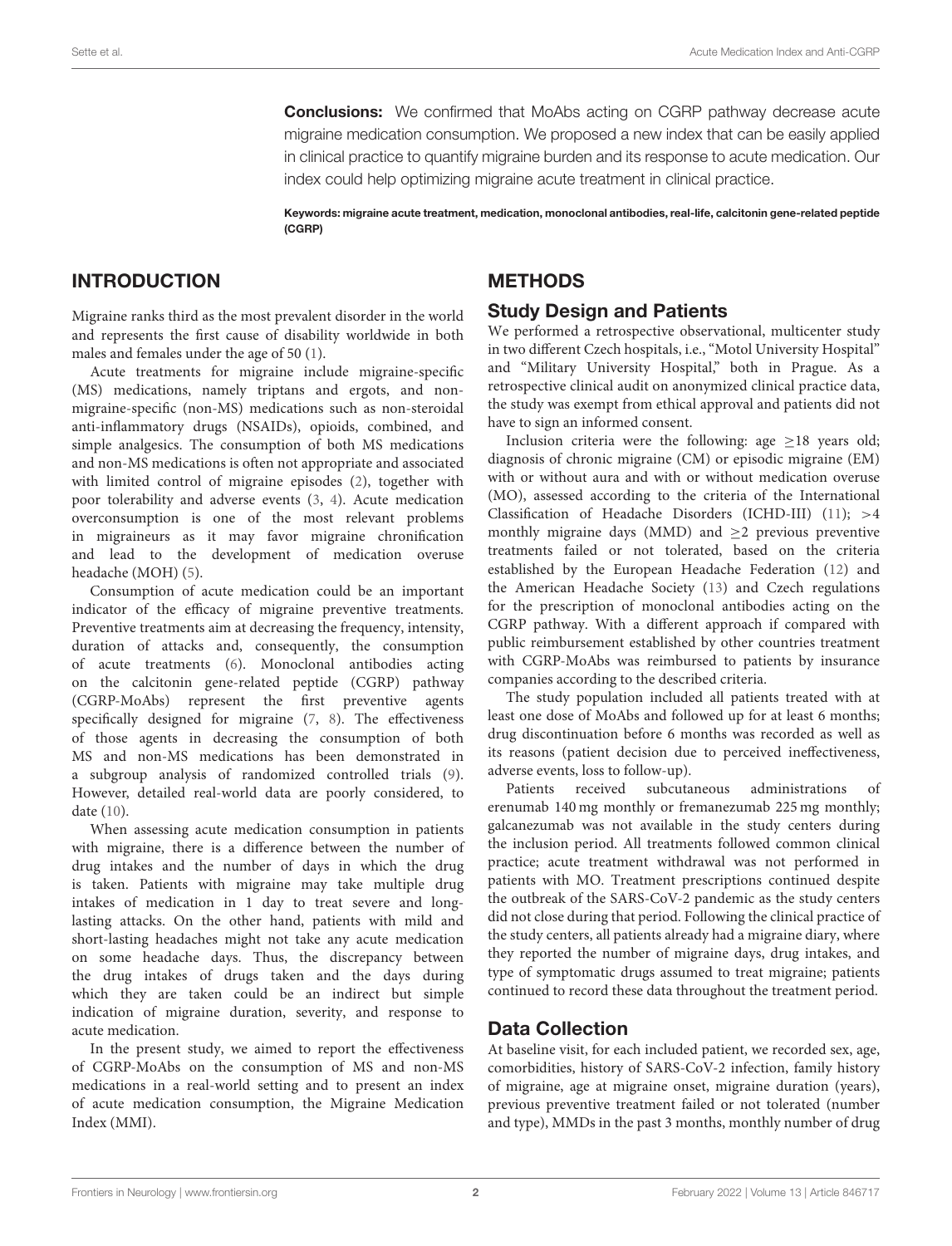intakes and type of symptomatic drugs in the past 3 months, and migraine impact on daily activities, assessed by asking patients to fulfill the Czech version of the Headache Impact Test (HIT-6) [\(14\)](#page-6-13).

During each monthly follow-up visit, we collected: MMDs in the last month, monthly number of drug intakes and type of symptomatic drugs to treat migraine in the last month, adverse events, and SARS-CoV-2 infection. Moreover, at 3rd and 6th month, we asked patients to fulfill the HIT-6.

#### Study Outcomes

Primary endpoints included the decrease in monthly drug intake (MDI), monthly MS medications intake, and monthly non-MS medications intake at each month from baseline. Baseline was defined as a mean of the last 3 months before starting erenumab or fremanezumab treatment. We also computed the MMI by dividing MDI by MMDs; hence, MMI values <1.00 indicate that some migraines are so mild that they do not require acute treatment, while the highest values indicate a high need for acute medication on an average MMD. MMI change at 6 months was computed in patients with  $<50$  and  $\geq50\%$  decrease in MMDs at 6 months and in those with <50 and ≥50% decrease in MDI at 6 months. Factors potentially influencing MMI change (gender, age, years of migraine history, aura, CM status) were also explored.

Secondary endpoints included the decrease in MMDs from baseline at each month, the proportion of patients who achieved a ≥50% reduction in MMDs from baseline at 3 and 6 months, and the decrease in mean HIT-6 score from baseline at 3 and 6 months of moAb treatment.

# Statistical Analysis

We descriptively synthesized patients' sociodemographic characteristic, comorbidities, migraine diagnosis and history, failed preventive drugs, moAb treatment withdrawal, and adverse events by using absolute numbers and proportions or medians and interquartile ranges (IQRs), as appropriate.

Baseline included the 90-day period preceding treatment with moAbs; monthly follow-ups were performed every 28 days for patients treated with erenumab and every 30 days for those treated with fremanezumab. To ensure comparability, baseline and follow-up variables, including MMDs, MDI, MS, and non-MS medications intake, were all normalized to 30-day periods.

All outcomes were calculated over the total of patients with complete follow-up, irrespective of treatment discontinuation. Patients discontinuing the treatment were considered among those with a <50% reduction in MMDs from baseline. Due to the real-world design of the present study, we could not perform a sample size calculation; all outcomes were exploratory and based on a convenience sample, in the same fashion as previous realworld studies [\(15–](#page-6-14)[17\)](#page-6-15). We used the Wilcoxon signed-rank test or Spearman's correlation to compare outcome variables.

# RESULTS

# Patients' Characteristics

The whole sample consisted of 90 patients, 27 (30.0%) from the Motol University Hospital and 63 (70.0%) from the Military University Hospital. Most patients were female (82, 91.1%), with a median age of 47 (IQR 42–51) years. Patients' most prevalent comorbidities included cervical spine disorder (23, 25.6%), thyroid disorders (21, 23.3%), cardiovascular disorders (18, 20.0%), and autoimmune disease (17, 18.9%). Of the 90 patients, 75 (83.3%) had episodic and 15 (16.7%) CM. The median age of migraine onset was 16 (IQR 12–24) years, with a median migraine duration of 30 (IQR 21–36) years. Thirty-nine (43.3%) patients had MO (**[Table 1](#page-2-0)**). Erenumab was administered to 81 (90.0%) patients, while fremanezumab was administered to 9 (10.0%) patients. When patients received the first moAb injection, most of them (66, 73.3%) had ≥3 previous migraine prophylaxis failures. In detail, 84 patients (93.3%) tried

<span id="page-2-0"></span>

| <b>TABLE 1</b> Characteristics of the study population $(n = 90)$ . |            |
|---------------------------------------------------------------------|------------|
| Female sex, n (%)                                                   | 82 (91.1)  |
| Age, median (IQR)                                                   | 47 (42-51) |
| Family history of migraine, n (%)                                   | 55 (61.1)  |
| Comorbidities, n (%)                                                |            |
| Cervical spine disorder                                             | 23 (25.6)  |
| Thyroid disorders                                                   | 21 (23.3)  |
| Cardiovascular disorders                                            | 18 (20.0)  |
| Autoimmune diseases                                                 | 17 (18.9)  |
| Depression                                                          | 10(11.1)   |
| Anxiety                                                             | 8(8.9)     |
| Type 2 diabetes mellitus                                            | 2(2.2)     |
| Previous SARS-CoV-2 infection, n (%)                                | 2(2.2)     |
| Age at migraine onset, median (IQR)                                 | 6 (12-25)  |
| Diagnosis, n (%)                                                    |            |
| Episodic migraine without aura                                      | 59 (65.5)  |
| Episodic migraine with aura                                         | 16 (17.8)  |
| Chronic migraine                                                    | 15 (16.7)  |
| Medication overuse                                                  | 39 (43.3)  |
| Migraine duration (years), median (IQR)                             | 30 (21-36) |
| Number of failures, n (%)                                           |            |
| 2                                                                   | 24 (26.7)  |
| 3                                                                   | 35 (38.9)  |
| 4                                                                   | 23 (25.5)  |
| >4                                                                  | 8(8.9)     |
| Preventive treatment failures, n (%)                                |            |
| Topiramate                                                          | 84 (93.3)  |
| Beta-blockers                                                       | 46 (51.1)  |
| Calcium channel blockers                                            | 43 (47.8)  |
| Valproate                                                           | 43 (47.8)  |
| Venlafaxine                                                         | 29 (32.2)  |
| Amitriptyline                                                       | 26 (28.9)  |
| OnabotolinumtoxinA                                                  | 8(8.9)     |
| Pregabalin or Gabapentin                                            | 5(5.6)     |
| Lamotrigine                                                         | 1(1.1)     |
| Zonisamide                                                          | 1(1.1)     |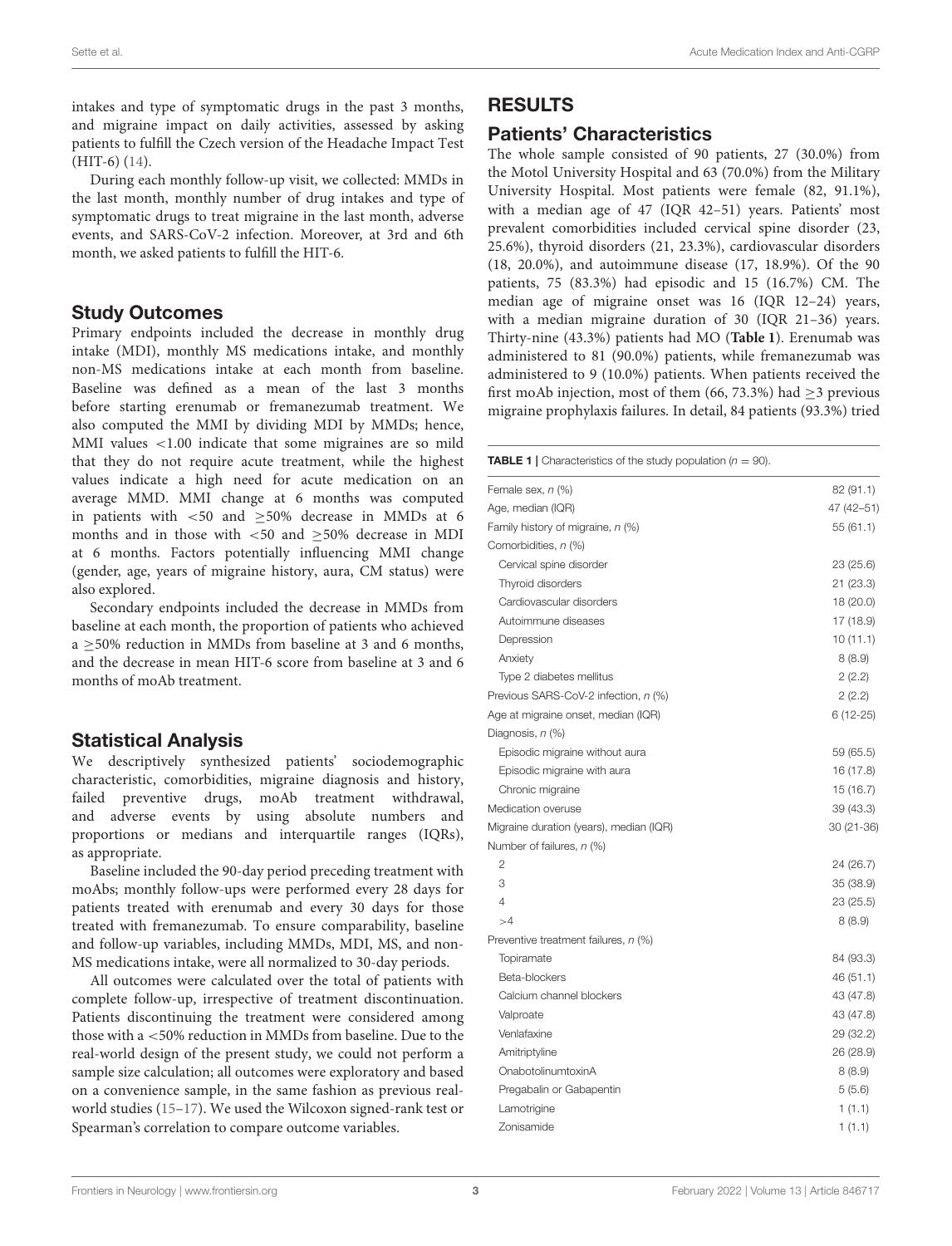unsuccessfully preventive therapy with topiramate, 46 (51.1%) with beta-blockers, 43 (47.8%) with calcium channel blockers, 43 (47.8%) with valproate, 29 (32.2%) with venlafaxine, 26 (28.9%) with amitriptyline (**[Table 1](#page-2-0)**).

Two patients (2.2%) discontinued the treatment due to perceived treatment ineffectiveness. Discontinuation occurred at 6th month for two patients; no other patient discontinued treatment before. At month 3 of treatment, one patient was prescribed with an add-on therapy (cinnarizine). Only two patients (2.2%) experimented as adverse event local redness or pain at drug site injection.

#### Reduction in MMDs and Headache Impact

At baseline, median number of MMDs was 11 (IQR 8–14); it decreased up to 4 (IQR 2–5) and 3 (IQR 2–6) at Month 3 and Month 6, respectively ( $p < 0.001$  compared to baseline) (**[Supplementary Figure 1](#page-6-16)**). At Month 3, 70 patients (77.8%) had a ≥50% reduction in MMDs. At Month 6, the corresponding number was 74 (82.2%). **[Supplementary Figure 2](#page-6-16)** shows the details of monthly response rates.

Median HIT-6 score at baseline was 68 (IQR 64–70). The score decreased to 56 (IQR 50–61) at Month 3 ( $p < 0.001$  vs. baseline) and 55 (IQR 49–61) at Month 6 ( $p < 0.001$  vs. baseline) (**[Supplementary Figure 3](#page-6-16)**).

# Reduction in MDI, MS, and Non-MS **Medications**

Median MDI was 15 (IQR 11–20) drug intakes at baseline and decreased up to 4 (IQR 2–7) drug intakes at both Month 3 and Month 6 ( $p < 0.001$  vs. baseline for both comparisons). At Month 3, 73 patients (81.1%) had a  $\geq$  50% reduction in MDI. At Month 6, the corresponding number was 79 (87.8%). The median number of MS medication was 10 (IQR 6–14) at baseline; it decreased up to 3 (IQR 1–5) and 2 (IQR 0–4) at Month 3 and Month 6, respectively ( $p < 0.001$  vs. baseline for both comparisons). The median number of non-MS medication was 4 (IQR 0–9) at baseline; it decreased up to 1 (IQR 0–3) at both Month 3 and Month 6 (p < 0.001 vs. baseline for both comparisons; **[Figure 1](#page-3-0)**).

### Migraine Medication Index

At baseline, the median MMI was 1.32 (IQR 1.11–1.68); it decreased up to 1.00 (IQR 1.00–1.50;  $p < 0.001$ ) at Month 3 and 1.00 (IQR 1.00–1.34; p < 0.001) at Month 6 (**[Figure 2A](#page-4-0)**). The MMI for MS medications decreased from 1.00 (IQR 0.76–1.68) to 0.76 (IQR 0.00–1.00;  $p < 0.001$ ) at Month 3 and 0.73 (IQR 0.00–1.00;  $p < 0.001$ ) at Month 6 (**[Figure 2B](#page-4-0)**); the same values for non-MS medications were 0.32 (IQR 0.07–0.76) at baseline, 0.33 (0.00–1.00;  $p = 0.977$ ) at Month 3, and 0.27 (IQR 0.00–1.00; p = 0.266) at Month 6 (**[Figure 2C](#page-4-0)**).

We categorized MMI values in four categories: 0.00–0.99, meaning that not all migraines were treated with acute medication; 1.00–1.49; 1.50–1.99; and  $\geq$ 2.00, meaning that migraine days usually required several acute drug intakes. At baseline, four patients (4.4%) had MMI 0.00–0.99, 59 (65.6%) 1.00–1.49, 13 (14.4%) 1.50–1.99, and 14 (15.6%)  $\geq$ 2.00; the corresponding numbers were 11 (12.2%), 56 (62.2%), 9 (10.0%), and 14 (15.6%) at Month 3 and 14 (15.5%), 55 (61.1%), 14 (15.6%), and 7 (7.8%) at Month 6 (**[Figure 3](#page-4-1)**). Although the 0.00–0.99 group increased and the  $\geq$ 2.00 group decreased numerically over time, the distribution of categories did not change significantly  $(P = 0.144)$ .

The MMI change from baseline to Month 6 did not differ between patients with  $<$  50 and  $\geq$  50% MMD decrease at Month 6 (−0.27, IQR −0.64 to 0.00, vs. −0.11, IQR −0.74 to +0.18;



<span id="page-3-0"></span>intakes. \* $p \le 0.001$  compared to baseline for all variables.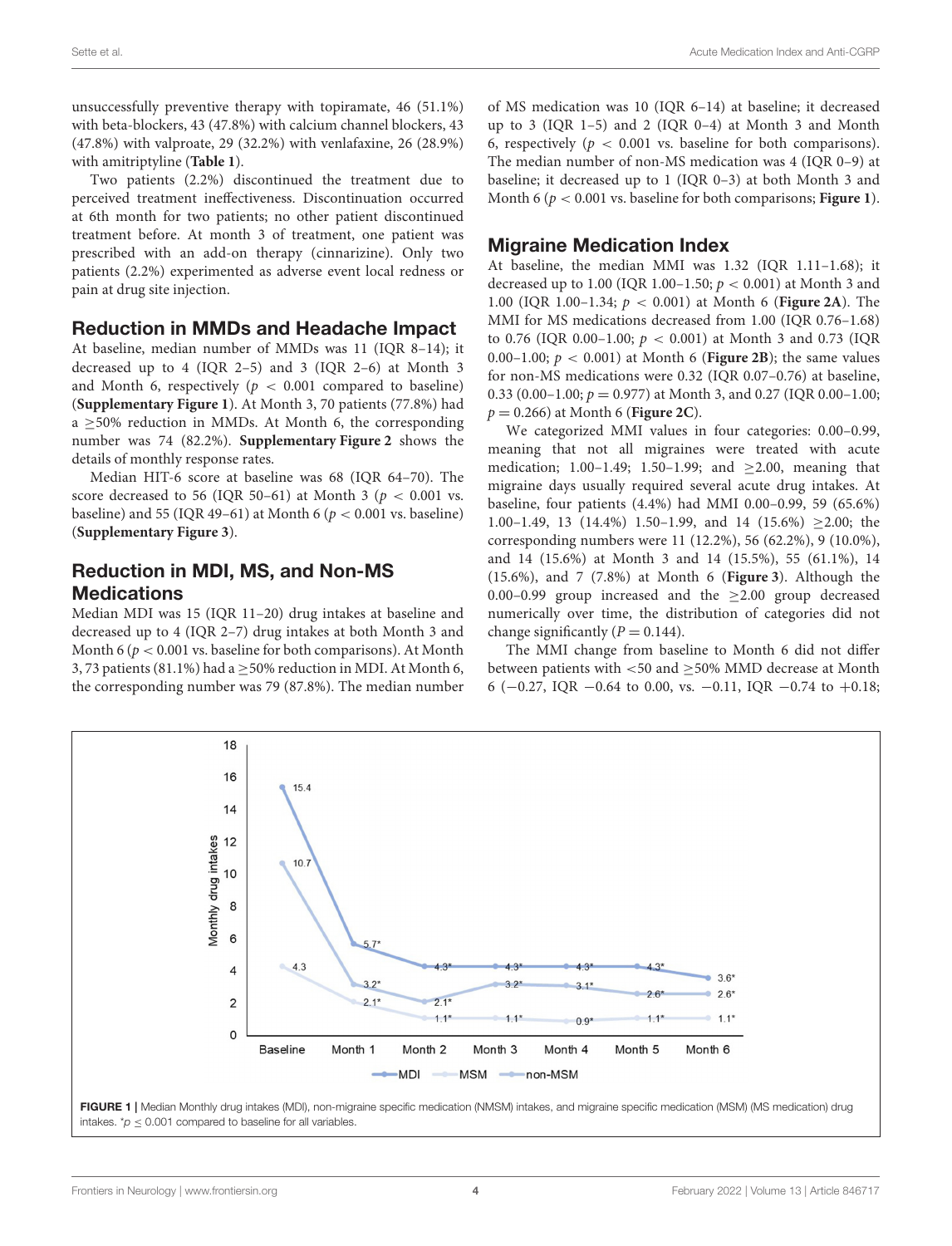

<span id="page-4-0"></span>

<span id="page-4-1"></span>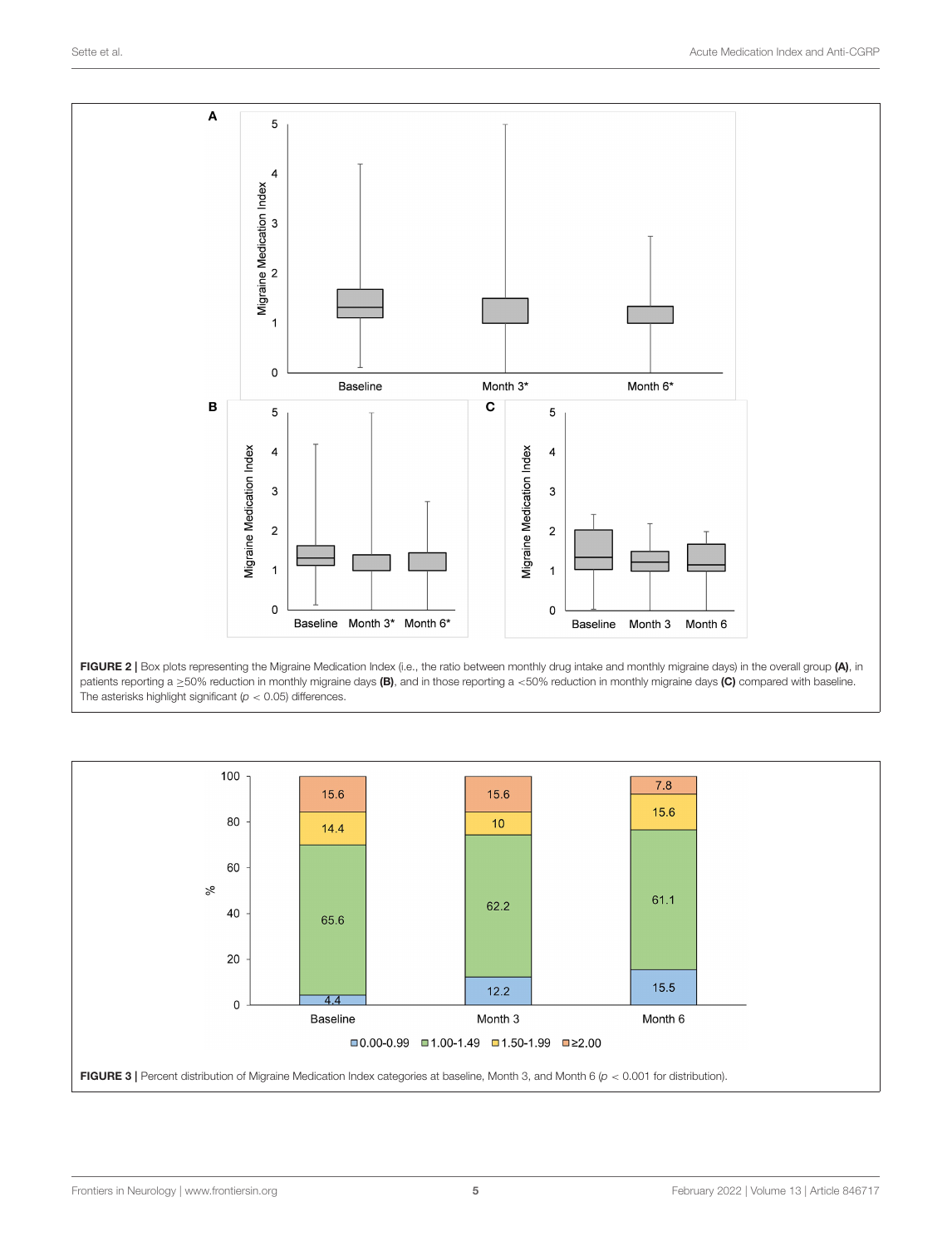$P = 0.390$ ). On the contrary, MMI change was smaller in patients with <50% decrease compared with those with >50% decrease in MDI at Month 6 (−0.29, IQR −0.92 to −0.03, vs. +0.03, IQR  $-0.27$  to  $+0.24$ ;  $P = 0.018$ ).

Migraine Medication Index decrease did not differ according to gender ( $P = 0.160$ , Wilcoxon test), age ( $P = 0.839$ , Spearman's correlation), years of migraine history ( $P = 0.326$ , Spearmen's correlation), aura ( $P = 0.297$ , Wilcoxon test), or CM status  $(P = 0.770,$  Wilcoxon test).

#### **DISCUSSION**

One of the main goals of migraine prevention is to limit the use of acute medication [\(13\)](#page-6-12). Hence, monitoring the use and efficacy of acute medication is an important goal in clinical practice. The decrease in acute medication use was a secondary outcome in most trials of MoAbs acting on the CGRP pathway [\(18–](#page-6-17) [20\)](#page-6-18) and was the specific object of a subgroup analysis [\(9\)](#page-6-8). In the present study, we specifically aimed to collect real-life data on the use of MS and non-MS medications and their decrease after treatment with MoAbs acting on the CGRP pathway. However, we also aimed to provide an accurate depiction of the change in acute medication that goes beyond simple dose counting. Effective migraine prevention can indeed decrease the duration and intensity of migraine, thus leading to a further decrease in the drug intakes of acute medication required. For that reason, we deemed useful to consider the number of acute medication intakes together with the number of migraine days in a new index, the MMI. We found that the index decreased independently from the decrease in MMDs, suggesting that acute medication intake decreased in patients treated with erenumab or fremanezumab not only because of a decrease in MMDs, but also because of additional factors. Those factors might include a decrease in the duration and/or intensity of headache, or an increased effectiveness of acute medication; however, this is only a hypothesis, as those variables were not collected in the present study.

Previous studies already considered the importance of outcomes different from the number of MMDs or MDI. A study of patients treated with galcanezumab, a MoAb directed against CGRP, proposed the introduction of total pain burden, which combines migraine frequency, severity, and duration [\(21\)](#page-6-19). Compared with the total pain burden, the MMI can be easily evaluated as the ratio between two parameters that are commonly assessed in headache diaries, namely MMDs and MDI. Categorizing the MMI can also give an idea of the need of acute medication for each single migraine day. Therefore, this index might provide information not only about the frequency, but also about the efficacy of acute medication. In our opinion, this is an important part of clinical evaluation to adjust patients' medication. Notably, MDI and MMI decreased in different fashions in our study (**[Figures 1](#page-3-0)**, **[2](#page-4-0)**). The proposed category distribution of MMI showed that most patients used one to two acute drug intakes per each MMD, without substantial changes throughout treatment with erenumab or fremanezumab (**[Figure 3](#page-4-1)**).

We tested the applicability and value of the newly proposed MMI in a real-life study of patients with migraine treated in two centers. The present study mostly included patients with EM, at variance with other available real-life studies on the effectiveness of MoAbs acting on the CGRP pathway, which included only [\(15,](#page-6-14) [17,](#page-6-15) [22,](#page-6-20) [23\)](#page-6-21) or almost only [\(16\)](#page-6-22) patients with CM. This difference can be explained by the fact that the present study was performed more recently than the similar ones, at a time when the experience with MoAbs encouraged the spread of MoAb use to patients with high-frequency EM. As regards patients' failed preventive treatments, we considered Czech regulations that were in line with the definition of European Headache Federation and the American Headache Society (i.e., > 2 previous preventive treatments failed or not tolerated) and similar previous trials [\(13,](#page-6-12) [18,](#page-6-17) [19\)](#page-6-23). These criteria are different from those adopted in some countries such as Italy, where MoAbs acting on the CGRP pathway can be prescribed and reimbursed only for patients reporting  $\geq$ 3 previous preventive treatments failed or not tolerated. However, also in our sample most of the patients (73.3%) had  $>$ 3 previous migraine prophylaxis failures, highlighting the high presence of EM patients with a long treatment history who had not yet found an effective treatment before MoAbs acting on the CGRP pathway.

The strength of our study is that it was conceived to collect complete data about migraine acute medication, including the number of drug intakes of both MS medication and non-MS medication. To our knowledge, this is the first study to provide a complete account of the intake of different medication classes over a 6-month period. However, our data are limited by the collection of MMDs only, while collecting all headache days would have provided more complete data about the patients' pain. Besides, our study included patients treated with more than one drug, i.e., erenumab and fremanezumab; patients treated with fremanezumab represented a small proportion of the sample. The two drugs are taken at different time intervals (28 days for erenumab and 30 days for fremanezumab). To account for this difference, we normalized each monthly period to 30 days; nevertheless, the differences between the two drugs might have introduced heterogeneity.

#### **CONCLUSION**

We confirmed that CGRP-MoAbs are helpful in reducing the consumption of acute migraine medication. We proposed a new index that can provide an accurate estimate of medication consumption in patients with migraine and possibly new insights on the migraine burden and patterns of acute medication use. The MMI could be useful to optimize acute migraine medication in clinical practice.

# DATA AVAILABILITY STATEMENT

The raw data supporting the conclusions of this article will be made available by the authors, without undue reservation.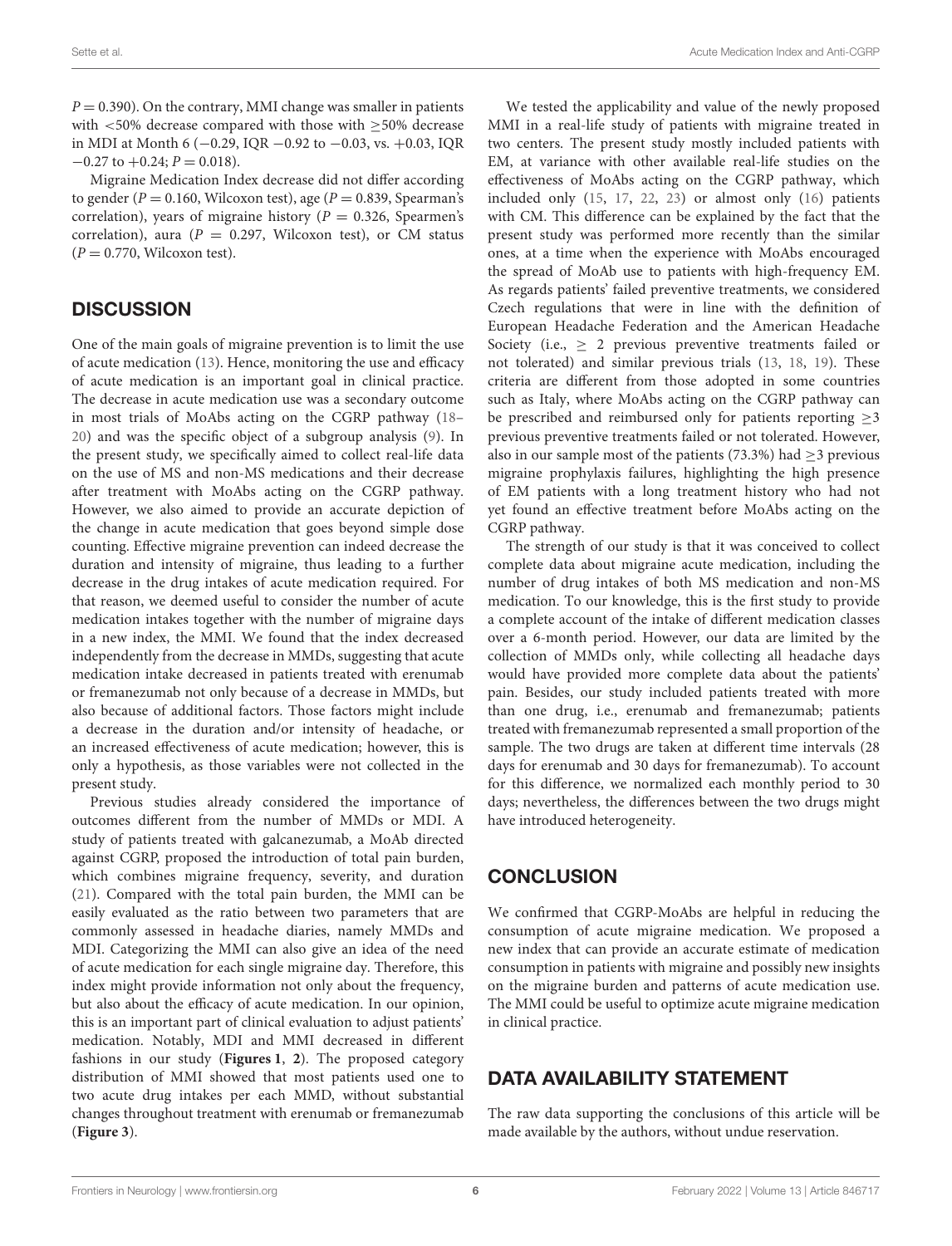# ETHICS STATEMENT

Ethical review and approval was not required for the study on human participants in accordance with the local legislation and institutional requirements. Written informed consent for participation was not required for this study in accordance with the national legislation and the institutional requirements.

# AUTHOR CONTRIBUTIONS

LS, VC, RO, TN, DČ, JŠ, ZM, and SS: conceptualization. LS, VC, and RO: methodology, software, validation, formal analysis,

#### **REFERENCES**

- <span id="page-6-0"></span>1. Steiner TJ, Stovner LJ, Jensen R, Uluduz D, Katsarava Z, L and on behalf of Lifting The Burden: the Global Campaign against Headache. Migraine remains second among the world's causes of disability, and first among young women: findings from GBD2019. J Headache Pain[. \(2020\) 21:137. doi: 10.1186/](https://doi.org/10.1186/s10194-020-01208-0) s10194-020-01208-0
- <span id="page-6-1"></span>2. Cooper W, Doty EG, Hochstetler H, Hake A, Martin V. The current state of acute treatment for migraine in adults in the United States. Postgrad Med. [\(2020\) 132:581–9. doi: 10.1080/](https://doi.org/10.1080/00325481.2020.1767402) 00325481.2020.1767402
- <span id="page-6-2"></span>3. Thorlund K, Toor K, Wu P, Chan K, Druyts E, Ramos E, et al. Comparative tolerability of treatments for acute migraine: a network meta-analysis. Cephalalgia. [\(2017\) 37:965–78. doi: 10.1177/](https://doi.org/10.1177/0333102416660552) 0333102416660552
- <span id="page-6-3"></span>4. Leroux E, Buchanan A, Lombard L, Loo LS, Bridge D, Rousseau B, et al. Evaluation of patients with insufficient efficacy and/or tolerability to triptans for the acute treatment of migraine: a systematic literature review. Adv Ther. [\(2020\) 37:4765–96. doi: 10.1007/](https://doi.org/10.1007/s12325-020-01494-9) s12325-020-01494-9
- <span id="page-6-4"></span>5. Wakerley BR. Medication-overuse headache. Pract Neurol. (2019) 19:399– 403. doi: [10.1136/practneurol-2018-002048](https://doi.org/10.1136/practneurol-2018-002048)
- <span id="page-6-5"></span>6. Burch R. Preventive migraine treatment. Continuum<br>(Minneap Minn). (2021) 27:613-32. doi: 10.1212/ 27:613–32. CON.0000000000000957
- <span id="page-6-6"></span>7. Edvinsson L. CGRP antibodies as prophylaxis in migraine. Cell. (2018) 175:1719. doi: [10.1016/j.cell.2018.11.049](https://doi.org/10.1016/j.cell.2018.11.049)
- <span id="page-6-7"></span>8. De Matteis E, Guglielmetti M, Ornello R, Spuntarelli V, Martelletti P, Sacco S. Targeting CGRP for migraine treatment: mechanisms, antibodies, small molecules, perspectives. Expert Rev Neurother. (2020) 20:627– 41. doi: [10.1080/14737175.2020.1772758](https://doi.org/10.1080/14737175.2020.1772758)
- <span id="page-6-8"></span>9. Tepper SJ, Ashina M, Reuter U, Hallstrom Y, Broessner G, Bonner JH, et al. Reduction in acute migraine-specific and non-specific medication use in patients treated with erenumab: post-hoc analyses of episodic and chronic migraine clinical trials. J Headache Pain. (2021) 22:81. doi: [10.1186/s10194-021-01292-w](https://doi.org/10.1186/s10194-021-01292-w)
- <span id="page-6-9"></span>10. Silvestro M, Orologio I, Bonavita S, Scotto di Clemente F, Fasano C, Tessitore A, et al. Effectiveness and safety of CGRP-mAbs in menstrualrelated migraine: a real-world experience. Pain Ther. (2021) 10:1203– 14. doi: [10.1007/s40122-021-00273-w](https://doi.org/10.1007/s40122-021-00273-w)
- <span id="page-6-10"></span>11. Headache Classification Committee of the International Headache Society (IHS) The International Classification of Headache Disorders, 3rd edition. Cephalalgia[. \(2018\) 38:1–211. doi: 10.1177/](https://doi.org/10.1177/0333102417738202) 0333102417738202
- <span id="page-6-11"></span>12. Sacco S, Bendtsen L, Ashina M, Reuter U, Terwindt G, Mitsikostas DD, et al. European headache federation guideline on the use of monoclonal antibodies acting on the calcitonin gene related peptide or its receptor for migraine prevention. J Headache Pain. [\(2019\) 20:6. doi: 10.1186/](https://doi.org/10.1186/s10194-018-0955-y) s10194-018-0955-y

writing—original draft preparation, and visualization. LS, TN, DČ, JŠ, and ZM: investigation. LS, VC, RO, and SS: data curation. TN, DČ, JŠ, ZM, and SS: writing—review and editing. SS: supervision. LS, VC, RO, TN, DC, JŠ, and ZM: project administration. All authors have read and agreed to the published version of the manuscript.

#### SUPPLEMENTARY MATERIAL

<span id="page-6-16"></span>The Supplementary Material for this article can be found [online at: https://www.frontiersin.org/articles/10.3389/fneur.](https://www.frontiersin.org/articles/10.3389/fneur.2022.846717/full#supplementary-material) 2022.846717/full#supplementary-material

- <span id="page-6-12"></span>13. American Headache S. The American Headache Society position statement on integrating new migraine treatments into clinical practice. Headache. (2019) 59:1–18. doi: [10.1111/head.13496](https://doi.org/10.1111/head.13496)
- <span id="page-6-13"></span>14. Yang M, Rendas-Baum R, Varon SF, Kosinski M. Validation of the headache impact test (HIT-6) across episodic and chronic migraine. Cephalalgia. [\(2011\) 31:357–67. doi: 10.1177/](https://doi.org/10.1177/0333102410379890) 0333102410379890
- <span id="page-6-14"></span>15. Lambru G, Hill B, Murphy M, Tylova I, Andreou AP. A prospective real-world analysis of erenumab in refractory chronic migraine. J Headache Pain. (2020) 21:61. doi: [10.1186/s10194-020-01127-0](https://doi.org/10.1186/s10194-020-01127-0)
- <span id="page-6-22"></span>16. Ornello R, Casalena A, Frattale I, Gabriele A, Affaitati G, Giamberardino MA, et al. Real-life data on the efficacy and safety of erenumab in the Abruzzo region, central Italy. J Headache Pain. (2020) 21:32. doi: [10.1186/s10194-020-01102-9](https://doi.org/10.1186/s10194-020-01102-9)
- <span id="page-6-15"></span>17. Russo A, Silvestro M, Scotto di Clemente F, Trojsi F, Bisecco A, Bonavita S, et al. Multidimensional assessment of the effects of erenumab in chronic migraine patients with previous unsuccessful preventive treatments: a comprehensive real-world experience. J Headache Pain. (2020) 21:69. doi: [10.1186/s10194-020-01143-0](https://doi.org/10.1186/s10194-020-01143-0)
- <span id="page-6-17"></span>18. Reuter U, Goadsby PJ, Lanteri-Minet M, Wen S, Hours-Zesiger P, Ferrari MD, et al. Efficacy and tolerability of erenumab in patients with episodic migraine in whom two-to-four previous preventive treatments were unsuccessful: a randomised, double-blind, placebocontrolled, phase 3b study. Lancet. [\(2018\) 392:2280–7. doi: 10.1016/](https://doi.org/10.1016/S0140-6736(18)32534-0) S0140-6736(18)32534-0
- <span id="page-6-23"></span>19. Ferrari MD, Diener HC, Ning X, Galic M, Cohen JM, Yang R, et al. Fremanezumab versus placebo for migraine prevention in patients with documented failure to up to four migraine preventive medication classes (FOCUS): a randomised, double-blind, placebocontrolled, phase 3b trial. Lancet. [\(2019\) 394:1030–40. doi: 10.1016/](https://doi.org/10.1016/S0140-6736(19)31946-4) S0140-6736(19)31946-4
- <span id="page-6-18"></span>20. Mulleners WM, Kim BK, Lainez MJA, Lanteri-Minet M, Pozo-Rosich P, Wang S, et al. Safety and efficacy of galcanezumab in patients for whom previous migraine preventive medication from two to four categories had failed (CONQUER): a multicentre, randomised, doubleblind, placebo-controlled, phase 3b trial. Lancet Neurol. (2020) 19:814– 25. doi: [10.1016/S1474-4422\(20\)30279-9](https://doi.org/10.1016/S1474-4422(20)30279-9)
- <span id="page-6-19"></span>21. Ailani J, Andrews JS, Rettiganti M, Nicholson RA. Impact of galcanezumab on total pain burden: findings from phase 3 randomized, double-blind, placebo-controlled studies in patients with episodic or chronic migraine (EVOLVE-1, EVOLVE-2, and REGAIN trials). J Headache Pain. (2020) 21:123. doi: [10.1186/s10194-020-01190-7](https://doi.org/10.1186/s10194-020-01190-7)
- <span id="page-6-20"></span>22. Cheng S, Jenkins B, Limberg N, Hutton E. Erenumab in chronic migraine: an australian experience. Headache. [\(2020\) 60:2555–62. doi: 10.1111/](https://doi.org/10.1111/head.13968) head.13968
- <span id="page-6-21"></span>23. Raffaelli B, Kalantzis R, Mecklenburg J, Overeem LH, Neeb L, Gendolla A, et al. Erenumab in chronic migraine patients who previously failed five first-line oral prophylactics and onabotulinumtoxin A: a dual-center retrospective observational study. Front Neurol. (2020) 11:417. doi: [10.3389/fneur.2020.00417](https://doi.org/10.3389/fneur.2020.00417~)